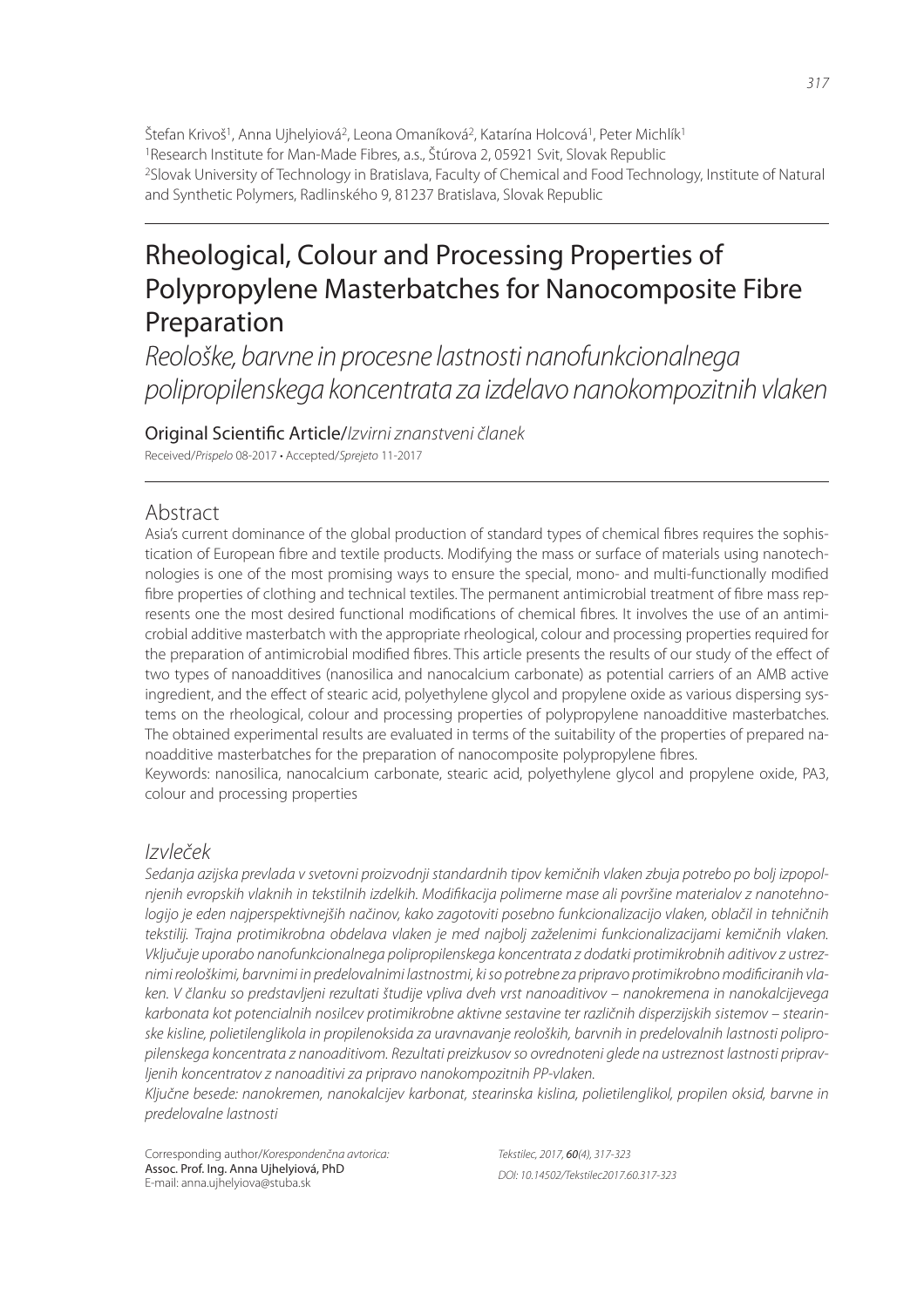## 1 Introduction

The global production of textile fibres increased by 2.0% in 2015 to 94.9 million tonnes, with an increase in chemical fibre production by 4.0% to 69.8 million tonnes and a decrease in natural fibre production by  $3.1\%$  to 25.2 million tonnes [1, 2]. The production of polypropylene (PP) fibres increased by 1.3% in 2015 to 5 million tonnes (excluding spunbonds, meltblowns and tapes) [1]. The textile market is expected to continue expanding in the future to reach 106 million tonnes in 2020 and almost 139 million tonnes in 2030. This translates to a further increase in the volume of the global production of man-made fibres to 75 million tonnes in 2020, at an average annual growth rate of 4% [3, 4]. Asia enjoys a dominant position in the global production of standard man-made bres, having held an 87.5% share of production in 2015 [1]. This dictates the need to sophisticate European fibre and textile products in today's highly competitive environment. In particular, this involves the development of special, modified, mono- and multifunctional active fibres and textiles necessarily characterised by their high functionality, diversification, flexibility and highly effective and environmentally acceptable production  $[5, 6]$ . The most promising way to ensure the sophisticated properties of textiles is to modify their mass or surface using nanotechnologies. The most important nanotechnological procedures in the area of textiles include the nano-treatment of surfaces and the addition of nanoparticles/ nanomaterials to fibres during extrusion (nanocomposite bres). Using such procedures, mono- or multi-functional properties of fibres can be achieved even at low concentrations of nanoadditives, which is also very beneficial in economic terms [6, 7].

Permanent functional modifications of chemical fibres are mainly achieved by adding a functional additive masterbatch to the basic polymer during the spinning process. The incorporation of an additive into the PP fibre mass is thus always preceded by the preparation of a functional additive masterbatch with a PP carrier and an appropriate dispersing system, which ensures a high degree of dispersion of the modifier in the fibre mass. In addition, the masterbatch must have appropriate rheological and processing properties (i.e. it should not reduce the technological stability of fibre preparation processes) and should not significantly affect the colour properties of fibres. A masterbatch is added to PP

*318 Rheological, Colour and Processing Properties of Polypropylene Masterbatches for Nanocomposite Fibre Preparation*

> pellets in a pre-defined volume during the spinning process. The mixture is then melted, homogenised and spun into the form of PP fibres.

> Functional modifications of chemical fibres that ensure the protective, hygienic and comfort properties of textiles are the most desired in the textile industry. This group mainly facilitates the permanent antimicrobial (AMB) modification of fibres  $[8-17]$ . Today's market offers AMB additives with an average particle size in the micro range of  $2-4 \mu m$ , or polymer dispersions of those additives [18–22]. Among AMB nanoadditives, only metal Ag nanoparticles are known, and their use has recently encountered environmental obstacles. It is assumed that the use of a nanoadditive as a carrier of an AMB active ingredient with a much higher specific surface than current microadditives will result in the more even spread of the AMB active ingredient on the surface of the inorganic carrier. At the same time, AMB efficiency will be achieved at even proportionally lower concentrations compared with microadditives, with a positive impact on the technical and economic aspects of the production of AMB fibres modified in the mass.

> This article presents the results of our study of the effect of two types of nanoadditives as potential carriers of an AMB active ingredient, and the effect of various dispersing systems on the rheological, colour and processing properties of PP nanoadditive masterbatches. The obtained experimental results are evaluated in terms of the properties of prepared nanoadditive masterbatches for the preparation of nanocomposite PP fibre.

## 2 Experimental

#### *2.1 Materials*

The following materials were used for preparing samples of nanoadditive PP masterbatches (Table 1):

- Isotactic powdered polypropylene (PP) produced by LyondellBasell Industries, with a melt flow index (MFI) of 10.2 g/10 min.
- Inorganic nanoadditives:  $A -$ ultrafine precipitated silica, with a mean particle diameter of 18 nm and a surface area of  $180 \text{ m}^2\text{g}^{-1}$  (Degussa GmbH); and  $B$  – ultrafine precipitated calcium carbonate, with a mean particle diameter of 45 nm and a surface area of 120  $m^2g^{-1}$  (Cales de Llierca, S.A.).
- Dispersant: D1 condensation product of PA3 and stearic acid (BASF AG); D2 – condensation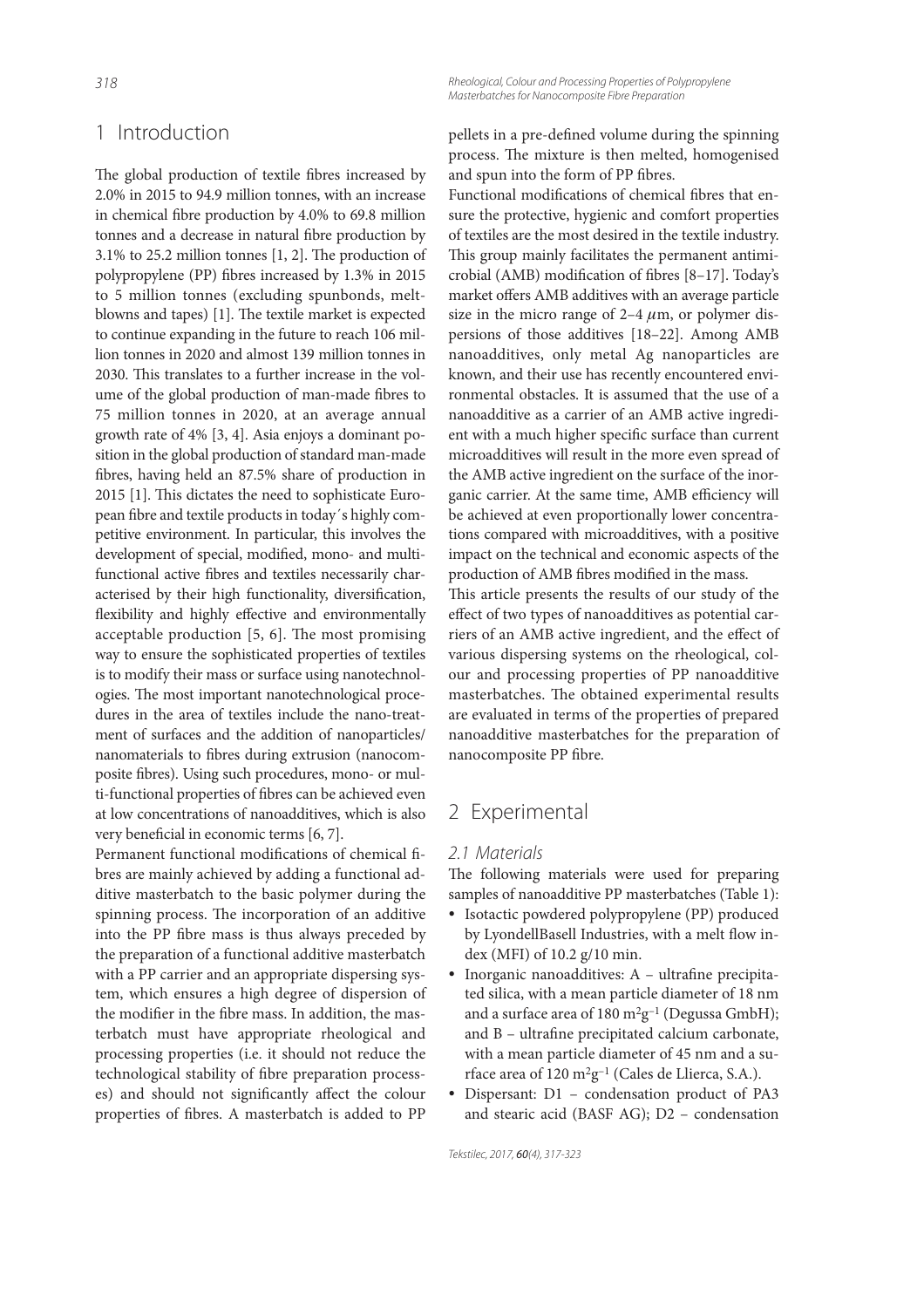#### *2.2 Preparation of PP masterbatches*

PP masterbatches with a 10.0 wt.% nanoadditive concentration were prepared on a laboratory Werner-Pfleiderer ZDSK 28 twin-screw extruder, with a vacuum zone and screw diameter of 28 mm, and equipment for premixing the preparation from powdered PP, nanoadditives and a dispersing system. The PP premixes were compounded, and the resulting extrudates cooled and pelletised. In order to compare the effect of the types of nanoadditives and dispersing systems used, the preparation process was carried out at a constant screw rotation speed of 250 min–1 and a constant extrusion temperature of 220 °C.

#### *2.3 Methods*

#### **Rheological properties**

Rheological properties were measured using a Gottfert RG20 capillary rheometer at temperatures of 230, 240 and 250 °C. A capillary with a circular diameter of  $L/D = 30/1$  in the range of shear rates from 180 to  $4500$  s<sup>-1</sup> was used, with the masterbatch pre-heated over a period of five minutes. Based on various piston shifting rates and the measurement of the pressure gradient, uncorrected dependences of shear stress and viscosity on the shear rate for the evaluated masterbatches were generated to determine a flow consistency index  $(K)$  and a flow behaviour index  $(n)$ , applying the Ostwald de Waele power law (Equation 1):

$$
\tau = K \cdot D^n \tag{1},
$$

where  $\tau$  represents shear stress and  $D$  represents the shear rate.

All masterbatches are polymer materials with a non-Newtonian behaviour. All measured rheological parameters were thus corrected using the Rabinowitsch correction [23].

An Arrhenius-type equation was used for the calculation of the flow activation energy of masterbatches (Equation 2):

$$
\eta = A \cdot e^{E/RT} \tag{2},
$$

where  $\eta$  represents absolute viscosity, R represents the gas constant,  $T$  represents absolute temperature and  $E$  represents flow activation energy. Viscosity was determined at three temperatures: 230, 240 and 250  $\degree$ C, while the viscosity and flow activation energy of masterbatches were evaluated at shear rates of 500 s–1 and 1000 s–1 .

#### **Colour properties**

The colour properties of drawn PP fibres with a fineness of 3.0 dtex and a nanoadditive concentration of 0.1–0.5 wt.% were measured on a Hunterlab UltraScan device under the following conditions: lighting D65 – daylight with a temperature of 6500 K, observer 10°, colour space CIELAB, CIELCh, Yxy. The following colour properties were evaluated:  $L^*$  (CIE-LAB) D65 10 $^{\circ}$  colour gradient light to dark,  $a^*$  (CIE-LAB) D65 10° – colour gradient red to green,  $b^*$ (CIELAB) D65 10° – colour gradient yellow to blue, WICIE – whiteness index, YIE-313/10 – yellowness index.

#### **Processing properties**

The MFI of masterbatches was evaluated using a Dynisco Kayness capillary rheo-viscometer according to Standard EN ISO 1133 Plastics: Determination of the MFI of thermoplastic melts.

| Sample      | PP                          |      | Nanoadditive                | Dispersing system |                             |            |
|-------------|-----------------------------|------|-----------------------------|-------------------|-----------------------------|------------|
|             | Concentration<br>$[wt. \%]$ | Type | Concentration<br>$[wt. \%]$ | <b>Type</b>       | Concentration<br>$[wt. \%]$ | $T_E$ [°C] |
| PP          | 100.0                       | –    | –                           |                   | -                           |            |
|             | 86.0                        | A    | 10.0                        | D <sub>1</sub>    | 4.0                         | 220        |
| $_{\rm II}$ | 86.0                        | A    | 10.0                        | $D1+D2$           | $2.0 + 2.0$                 | 220        |
| III         | 86.0                        | A    | 10.0                        | D <sub>5</sub>    | 4.0                         | 220        |
| IV          | 86.0                        | B    | 10.0                        | D <sub>1</sub>    | 4.0                         | 220        |
| V           | 86.0                        | B    | 10.0                        | $D1+D2$           | $2.0 + 2.0$                 | 220        |
| VI          | 86.0                        | B    | 10.0                        | D <sub>5</sub>    | 4.0                         | 220        |

Table 1: Composition of laboratory PP masterbatches and the associated extrusion temperatures (T<sub>E</sub>)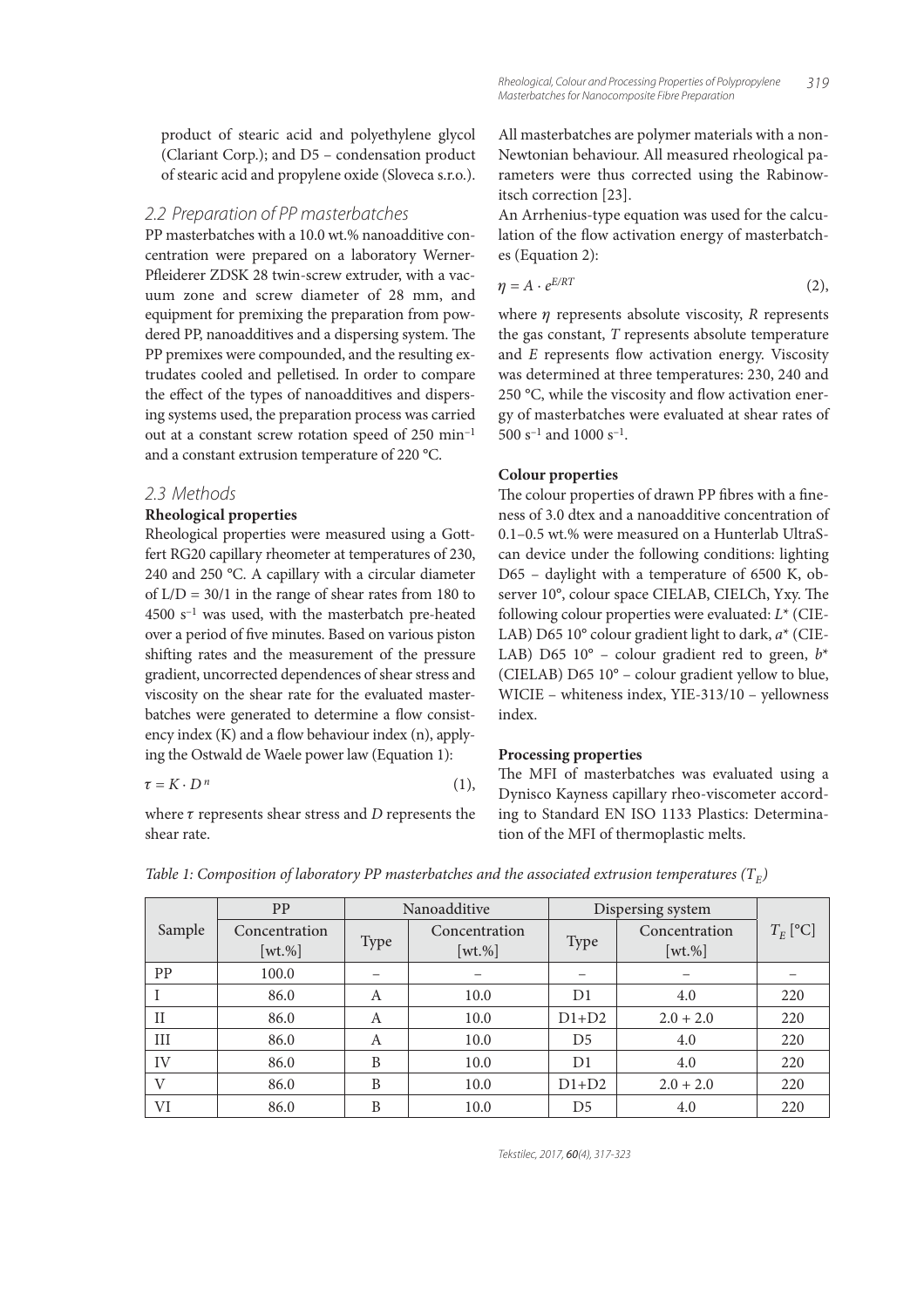*320 Rheological, Colour and Processing Properties of Polypropylene Masterbatches for Nanocomposite Fibre Preparation*

Parameter filterability was evaluated using a filtration single-screw extruder with a screw diameter of 25 mm and a pore density of the filtration sieve of 16000 pores per cm<sup>2</sup>. The filterability of the dispersion  $(F)$  is expressed as ratio of an increment of the pressure ( $\Delta p$ ) on the filter to a weight unit of the filtrate  $(m)$  at the definite filtration conditions when:

$$
F = \frac{\Delta p}{m} \tag{3}
$$

## 3 Results and discussion

### *3.1 Rheological properties*

The appropriate rheological behaviour of a masterbatch melt is an important precondition for its use in the preparation of fibres. The results obtained through our study of the effect of the types of inorganic nanoadditives A and B and the effect of the evaluated dispersing systems D1, D1+D2 and D5 (Table 1) on the basic rheological characteristics of melts of 10.0 wt.% PP masterbatches at temperatures of 230, 240 and 250 °C are presented in Tables 2 and 3.

Compared to PP, a concentration of 10.0 wt.% of the dispersed particles of both types of nanoadditives reduces the viscosity of their PP masterbatch melts at the evaluated shear rates D, where the decrease in viscosity was more significant with the type B nanoadditive (Table 2, samples IV–VI). The decrease in the viscosity of nanoadditive masterbatch melts is advantageous as far as the degree of their dispersion is concerned with more viscous PP in the spinning process. The effect of the types of dispersing systems on the viscosity of PP masterbatch melts is less significant. The highest decrease in viscosity for

Table 2: Viscosity  $(\eta)$  at shear rate (D) of PP and laboratory PP masterbatches determined from flow curves corrected using the Rabinowitsch correction

|          | Viscosity, $\eta$ [Pas]      |                               |                              |                               |                              |                               |  |  |  |
|----------|------------------------------|-------------------------------|------------------------------|-------------------------------|------------------------------|-------------------------------|--|--|--|
| Samples  |                              | 230 °C                        |                              | 240 °C                        | 250 °C                       |                               |  |  |  |
|          | $D = 500$ [s <sup>-1</sup> ] | $D = 1000$ [s <sup>-1</sup> ] | $D = 500$ [s <sup>-1</sup> ] | $D = 1000$ [s <sup>-1</sup> ] | $D = 500$ [s <sup>-1</sup> ] | $D = 1000$ [s <sup>-1</sup> ] |  |  |  |
| PP       | 177.8                        | 116.4                         | 169.9                        | 112.5                         | 157.1                        | 104.9                         |  |  |  |
|          | 146.3                        | 92.0                          | 133.6                        | 84.8                          | 113.2                        | 72.5                          |  |  |  |
| $\rm II$ | 133.1                        | 85.4                          | 120.5                        | 77.3                          | 106.3                        | 68.6                          |  |  |  |
| III      | 123.9                        | 79.5                          | 118.3                        | 75.7                          | 107.0                        | 69.2                          |  |  |  |
| IV       | 145.5                        | 91.1                          | 132.3                        | 83.7                          | 120.1                        | 76.2                          |  |  |  |
| V        | 122.4                        | 77.8                          | 113.5                        | 72.9                          | 104.9                        | 67.4                          |  |  |  |
| VI       | 110.1                        | 69.7                          | 99.6                         | 63.9                          | 93.7                         | 60.4                          |  |  |  |

Table 3: Rheological parameters (K, n) and activation energies (E<sub>A</sub>) of PP and laboratory PP masterbatches for viscous flow determined from I'll have to assume this all correct...flow curves corrected using the Rabinowitsch correction

|              |             | <b>Activation energy</b>                                                 |      |       |      |              |                                     |                                      |
|--------------|-------------|--------------------------------------------------------------------------|------|-------|------|--------------|-------------------------------------|--------------------------------------|
| Sample       | $\mathbf K$ | n                                                                        | n    | n     | K    | $\mathbf n$  | $E_A$ [kJmol <sup>-1</sup> ]        |                                      |
|              |             | $T = 230 °C$   $T = 230 °C$   $T = 240 °C$   $T = 240 °C$   $T = 250 °C$ |      |       |      | $T = 250 °C$ | $D = 500$<br>$\lceil s^{-1} \rceil$ | $D = 1000$<br>$\lceil s^{-1} \rceil$ |
| PP           | 7924        | 0.389                                                                    | 6855 | 0.405 | 5884 | 0.417        | 13.5                                | 11.4                                 |
|              | 9378        | 0.331                                                                    | 7808 | 0.345 | 6144 | 0.357        | 28.1                                | 26.1                                 |
| $\mathbf{H}$ | 7149        | 0.359                                                                    | 6430 | 0.360 | 5393 | 0.368        | 24.6                                | 23.9                                 |
| III          | 6613        | 0.360                                                                    | 6471 | 0.356 | 6587 | 0.360        | 16.1                                | 15.2                                 |
| IV           | 9695        | 0.324                                                                    | 8013 | 0.340 | 7092 | 0.344        | 21.0                                | 19.5                                 |
| V            | 7126        | 0.346                                                                    | 6008 | 0.361 | 5537 | 0.362        | 16.9                                | 15.7                                 |
| VI           | 6622        | 0.341                                                                    | 5321 | 0.360 | 4793 | 0.367        | 17.7                                | 15.8                                 |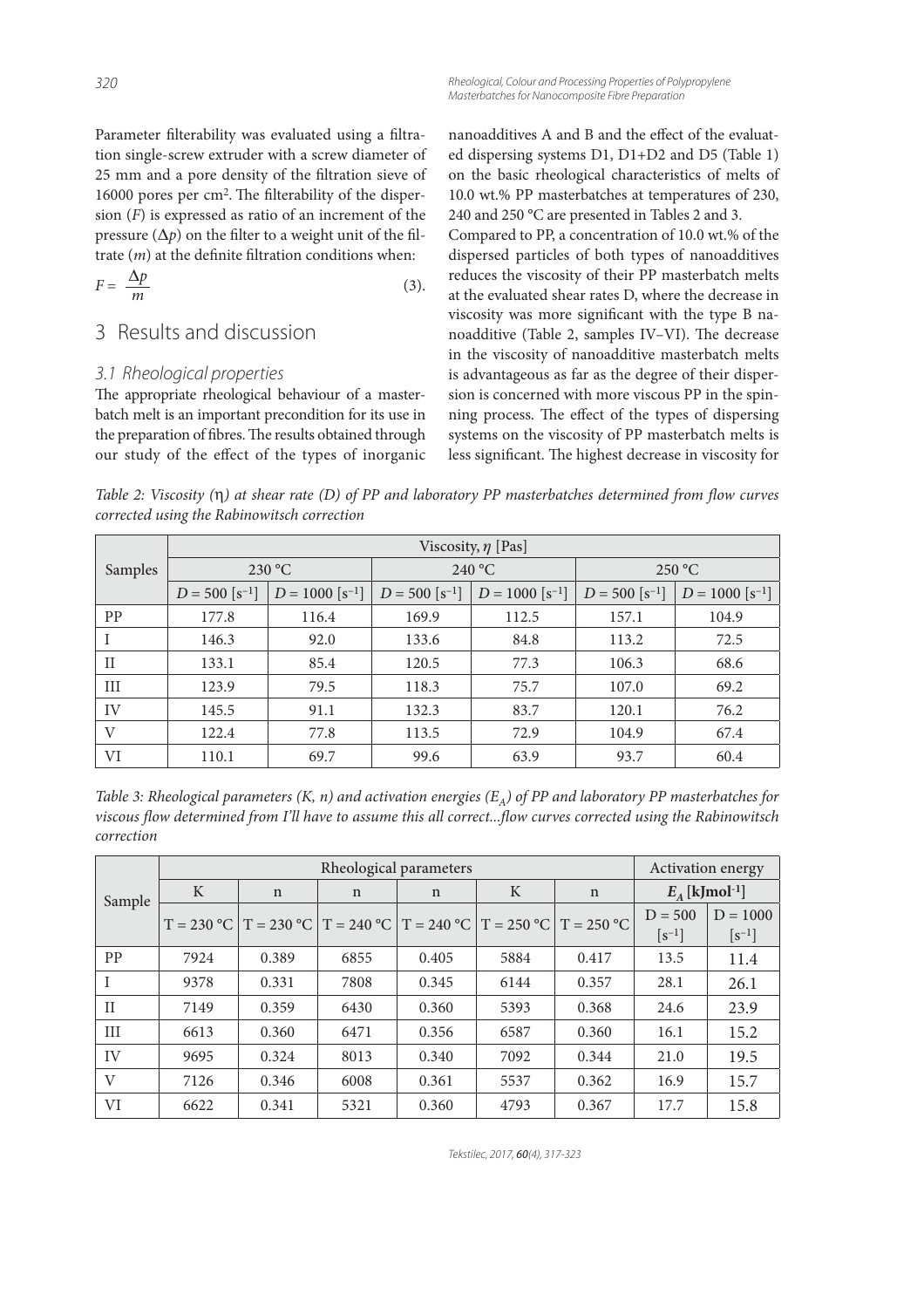both types of nanoadditives was observed with dispersing system D5 (Table 2, samples III and VI), while the lowest decrease was observed for D1 (Table 2, samples I and IV).

Compared to PP, a concentration of 10.0 wt.% of the dispersed particles of both types of nanoadditives has a significant and almost comparable effect on the increase in the non-Newtonian characteristics of flow (decrease in the flow behaviour index n but an increase in parameter K and activation energy  $E_A$ ) of PP masterbatches melts (Table 3). The effect of the types of dispersing systems on the non-Newtonian flow characteristics of PP masterbatch melts is less significant. The most significant effect was observed with dispersing system D1 (Table 3, samples I and IV). More significant is the effect of the types of dispersing systems on the flow consistency index K of PP masterbatch melts (Table 3). Its increase towards PP was identified with the D1 system, while the D1+D2 system (sample II and V) has a K comparable with PP and the D5 system (sample III and VI) contributes to a decrease in K towards PP with both types of nanoadditives – silica and calcium carbonate. Both types of nanoadditives (A and B) increase the activation energy of melt flow of their 10.0 wt.% PP masterbatches towards the PP polymer carrier (Table 3). That increase is more significant with the type A nanoadditive. The effect of the type of dispersing system

on the increase in the activation energy of the melt flow of PP masterbatches is most significant with the D1 dispersing system.

It can be concluded from the above findings that the most suitable is masterbatch VI with nanoadditive type B and the D5 dispersing system, in terms of the rheological characteristics of prepared PP nanoadditive masterbatches for the preparation of nanocomposite PP fibre, as it has the lowest viscosity of all prepared masterbatches, intensifies the non-Newtonian flow characteristics the least, and has the lowest flow consistency index K and a low activation energy of the flow.

#### **Colour properties**

The appropriate colour properties of a PP nanoadditive masterbatch are another important precondition for its use in the preparation of nanocomposite PP fibres. The results obtained through our study of the effect of the types A and B inorganic nanoadditives with the evaluated D1, D1+D2 and D5 dispersing systems on the colour properties of nanocomposite PP fibres with a fineness of 3.0 dtex are presented in Table 4. The obtained results indicate various effects of the evaluated nanoadditive types and nanoadditive concentrations, and the dispersing systems of their masterbatches on the colour properties of nanocomposite PP fibres. The described effects are not

|                | Nanoadditive             |                           | Dispersing system |                           |       |         |         |              | YIE-    |
|----------------|--------------------------|---------------------------|-------------------|---------------------------|-------|---------|---------|--------------|---------|
| Sample         | Type                     | Concen-<br>tration $[\%]$ | Type              | Concen-<br>tration $[\%]$ | $L^*$ | $a^*$   | $b^*$   | <b>WICIE</b> | 313/10  |
| Pure PP fibres | $\overline{\phantom{0}}$ |                           |                   |                           | 94.18 | $-0.32$ | $-0.08$ | 86.04        | $-0.41$ |
| Nanocom-       | A                        | 0.10                      | D1                | 0.04                      | 94.42 | $-0.79$ | 1.62    | 78.84        | 2.51    |
| posite PP      | A                        | 0.50                      | D1                | 0.20                      | 94.63 | $-1.32$ | 4.44    | 66.45        | 7.40    |
| fibres         | A                        | 0.10                      | $D1+D2$           | $0.02 + 0.02$             | 94.25 | $-0.38$ | 0.23    | 84.79        | 0.15    |
|                | A                        | 0.50                      | $D1+D2$           | $0.10 + 0.10$             | 94.67 | $-0.57$ | 1.76    | 78.81        | 2.94    |
|                | A                        | 0.10                      | D <sub>5</sub>    | 0.04                      | 93.93 | $-0.31$ | 0.10    | 84.64        | $-0.05$ |
|                | A                        | 0.50                      | D <sub>5</sub>    | 0.20                      | 94.80 | $-0.38$ | 0.56    | 84.59        | 0.79    |
|                | B                        | 0.10                      | D1                | 0.04                      | 94.03 | $-0.44$ | 1.54    | 78.28        | 2.64    |
|                | B                        | 0.50                      | D1                | 0.20                      | 93.87 | $-0.76$ | 3.66    | 68.15        | 6.42    |
|                | B                        | 0.10                      | $D1+D2$           | $0.02 + 0.02$             | 93.54 | $-0.75$ | 1.14    | 78.94        | 1.63    |
|                | B                        | 0.50                      | $D1+D2$           | $0.10 + 0.10$             | 94.29 | $-2.02$ | 5.95    | 58.61        | 9.66    |
|                | B                        | 0.10                      | D <sub>5</sub>    | 0.04                      | 94.80 | $-0.36$ | $-0.20$ | 88.04        | $-0.67$ |
|                | B                        | 0.50                      | D <sub>5</sub>    | 0.20                      | 94.96 | $-0.39$ | 0.11    | 87.01        | $-0.09$ |

Table 4: Composition and colour properties of pure PP and nanocomposite PP fibres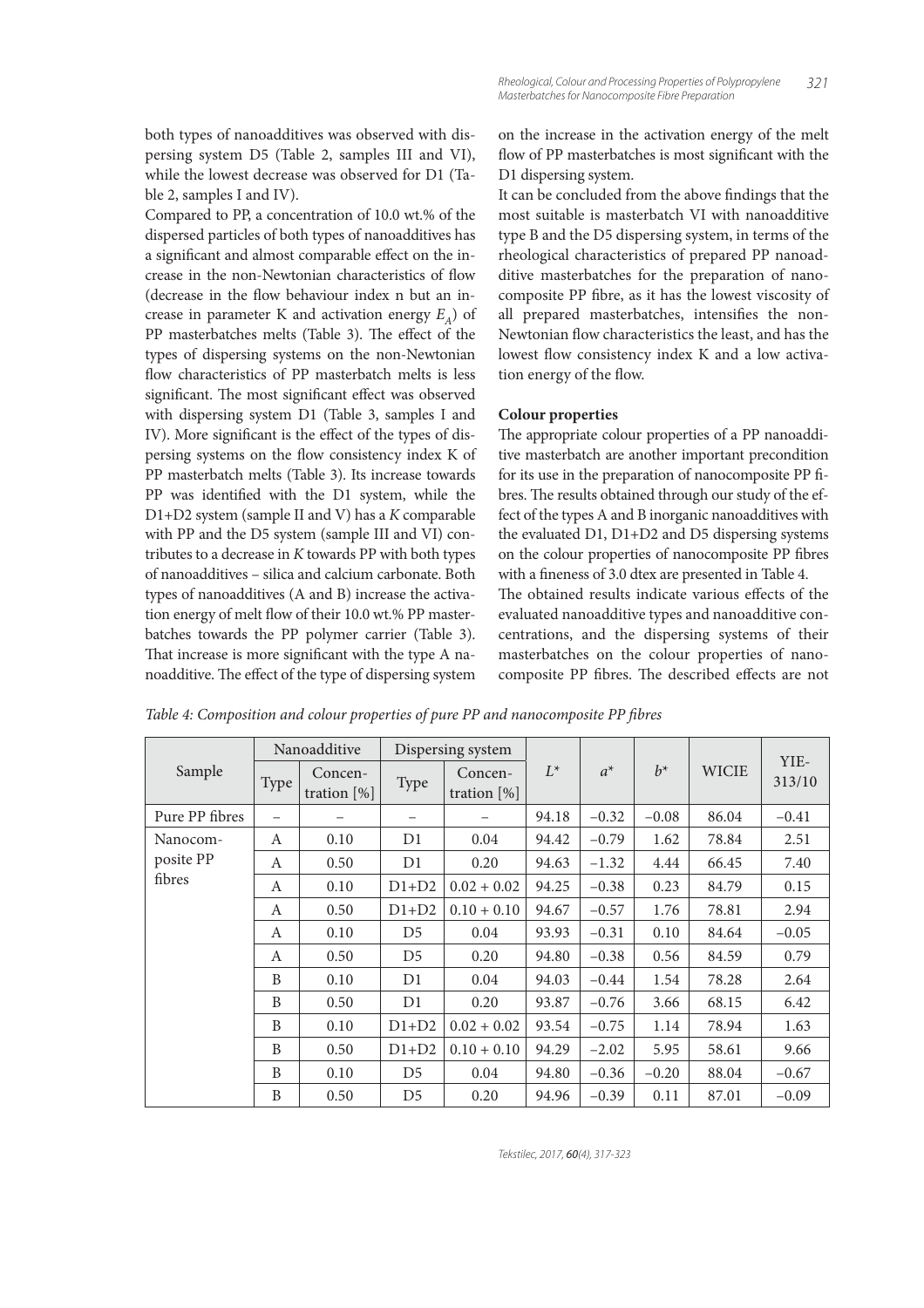*322 Rheological, Colour and Processing Properties of Polypropylene Masterbatches for Nanocomposite Fibre Preparation*

significant for the colour coordinates of colour gradient light – dark  $L^*$  and for red – green  $a^*$ . A significant effect was observed on the colour coordinate of colour gradient yellow - blue  $b^*$  with a shift to the yellow area. This resulted in a significant decrease in the WICIE whiteness index and an increase in the YIE-313/10 yellowness index of nanocomposite PP fibres. It was important to determine that the used dispersing system contributes to an undesired change in the colour parameters of nanocomposite fibres into the yellow area at the evaluated nanoadditive concentrations.

The results in Table 4 indicate that masterbatch VI with the type B nanoadditive and type D5 dispersing system is most suitable for the preparation of PP nanocomposite bres in terms of the colour properties of the laboratory PP nanoadditive masterbatches. When it is used, the colour properties of nanocomposite PP fibres with a nanoadditive concentration from 0.1 to 0.5 wt.% are practically comparable with the colour properties of pure PP fibres.

#### **Processing properties**

The third important precondition for the application of a PP nanoadditive masterbatch in the preparation of nanocomposite PP fibres is its suitable processing properties. The results of the evaluation of the processing properties of prepared laboratory PP masterbatches of the type A and B inorganic nanoadditives with the evaluated D1, D1+D2 and D5 dispersing systems are presented in Table 5.

The results of the evaluation of processing properties of the prepared PP masterbatches of inorganic nanoadditives in Table 5 prove that the prepared masterbatches are suitable for the preparation of nanocomposite PP fibres in terms of viscosity and MFI. However, in terms of the most important processing parameter of filterability, only nanoadditive B masterbatches (samples IV-VI) are suitable. The low filterability of these masterbatches shows the high degree of dispersion of the nanoadditive in the PP matrix. Their use will have no negative effect on the technological stability of the fibre preparation process.

## 4 Conclusion

This article presents the results of our study of the effect of two types of inorganic nanoadditives (A and B) as potential carriers of an AMB active ingredient, and three dispersing systems (D1, D1+D2 and D5) on the rheological, colour and processing properties of PP nanoadditive masterbatches. The obtained experimental results are evaluated in terms of the suitability of the properties of prepared nanoadditive masterbatches for the spinning of nanocomposite PP fibre.

The results showed that the types of inorganic nanoadditives and the types of dispersing systems used affected the rheological, colour and processing properties of 10.0 wt.% PP nanoadditive masterbatches to various extents. We can conclude that nanoadditive masterbatches suitable for the preparation of nanocomposite PP fibres must possess all appropriate rheological, colour and processing properties simultaneously. Thus, of the six evaluated systems, only masterbatch VI with nanoadditive B (ultrafine precipitated calcium carbonate) and dispersing system D5 (condensation product of stearic acid and propylene oxide) was compliant. In rheological terms, the aforementioned masterbatch has the lowest viscosity, intensifies the non-Newtonian flow

Table 5: Processing properties: melt flow index (MFI), viscosity (η), filterability (F) and associated variation coefficients (CV<sub>ŋ</sub>) of prepared PP masterbatches

| Sample       | MFI $[g/10 \text{ min}]$ a) | $CV_{MFI}$ [%] | $\eta$ [Pas] <sup>a)</sup> | $CV_n$ [%] | $F$ [MPakg <sup>-1</sup> ] |
|--------------|-----------------------------|----------------|----------------------------|------------|----------------------------|
| PP           | 10.2                        | 2.2            | 797.2                      | 2.1        |                            |
|              | 9.2                         | 4.4            | 905.7                      | 4.3        | 559                        |
| $\rm II$     | 11.7                        | 3.5            | 709.6                      | 3.5        | 723                        |
| III          | 9.8                         | 1.8            | 836.1                      | 1.8        | 1369                       |
| IV           | 9.2                         | 4.3            | 918.1                      | 4.3        | 184                        |
| $\mathbf{V}$ | 11.4                        | 2.4            | 728.5                      | 2.3        | 94                         |
| VI           | 11.4                        | 2.3            | 728.5                      | 2.3        | 94                         |

a) 230 °C/2.16 kg ( $\tau$  = 19500 Pa)